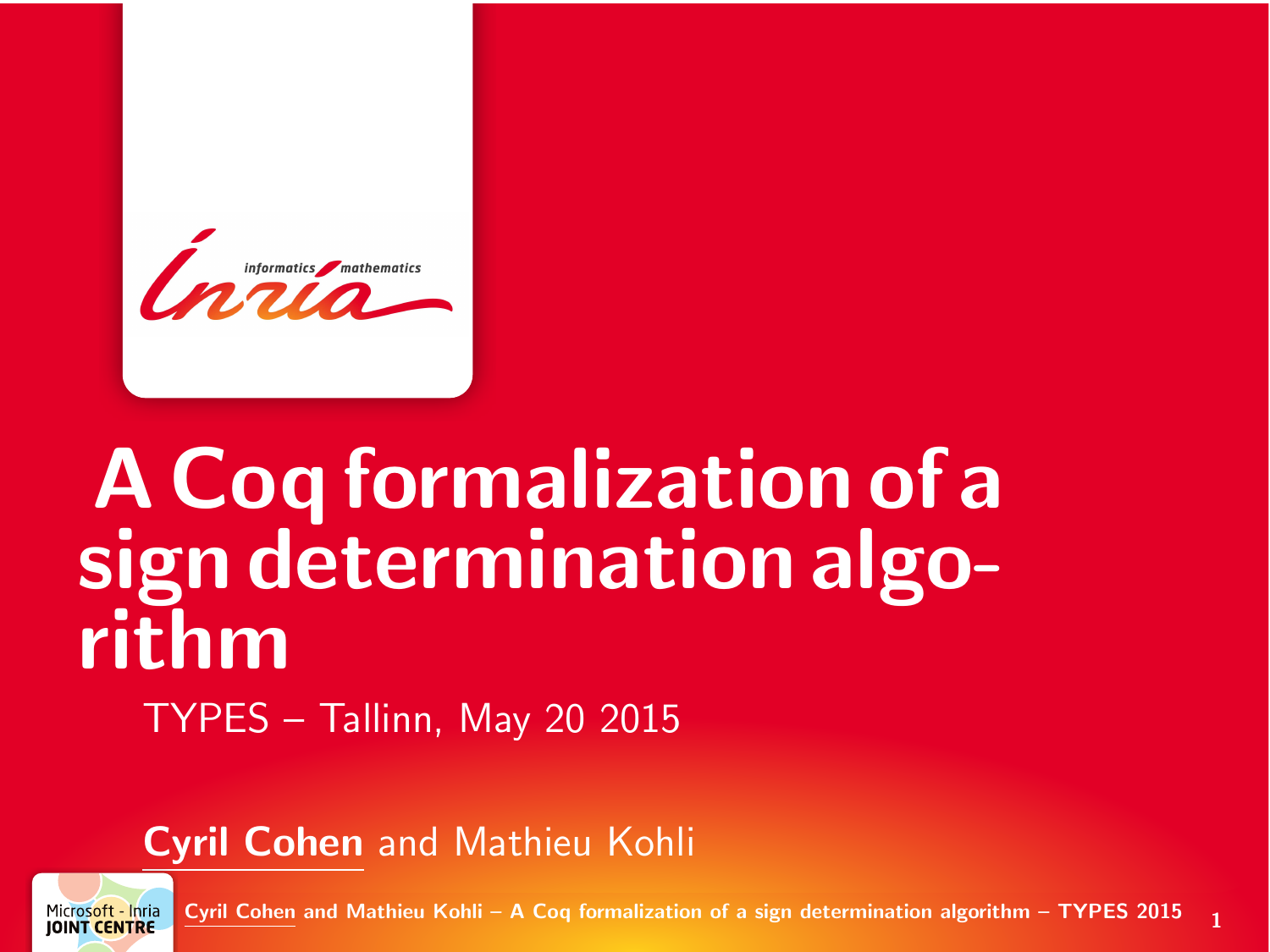#### **Context**

Fundamental step in some algorithms in real algebraic geometry is the sign determination.

A naive sign determination algorithm has already been formalized (cf Cohen, Mahboubi, LMCS 2012.)

Our goal: formalize more efficient versions, in order to perform computations.

Example of application: Formally-Verified Decision Procedures for Univariate Polynomial Computation Based on Sturms and Tarskis Theorems, Narkawicz, Muoz, Dutle, JAR 2015

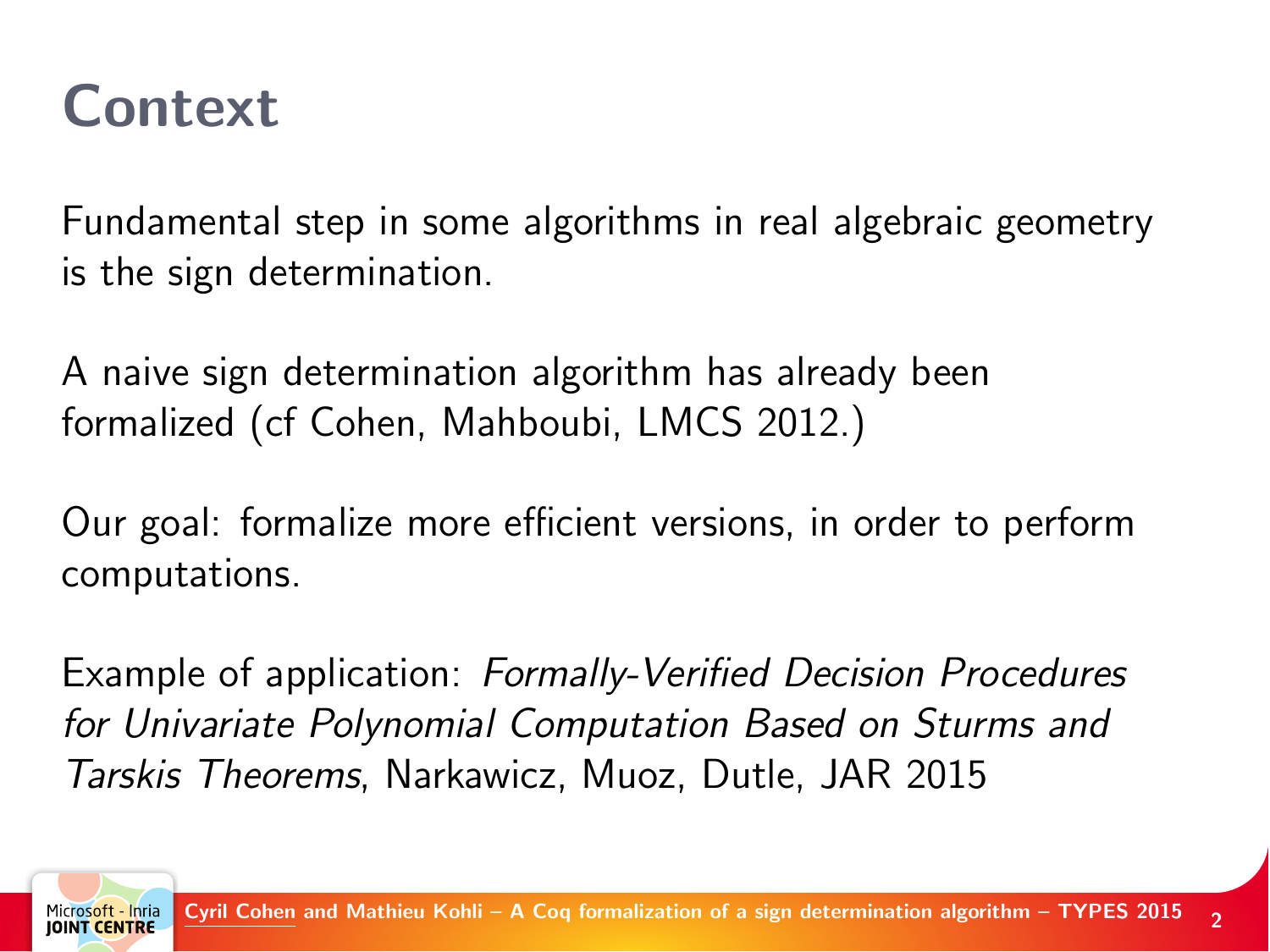#### Statement of the problem

Knowing how to compute

$$
\mathrm{TaQ}(P,Q) = \sum_{x \in \mathrm{roots}(P)} \mathrm{sign}(Q(x)),
$$

Given a polynomial P and a list of n polynomials  $\vec{Q}$  and a list of sign conditions  $\vec{\sigma} \in \{0,1,-1\}^n$  we want to compute:

$$
cnt(P, \vec{Q}, \vec{\sigma}) = |\{x \in roots(P)| \forall i, sign(Q_i(x)) = \sigma_i\}|,
$$

using multiple calls of  $\text{TaQ}(P,Q^{\vec{\alpha}})$ , with  $\vec{Q}^{\vec{\alpha}} = \prod_i Q_i^{\alpha_i}.$ 

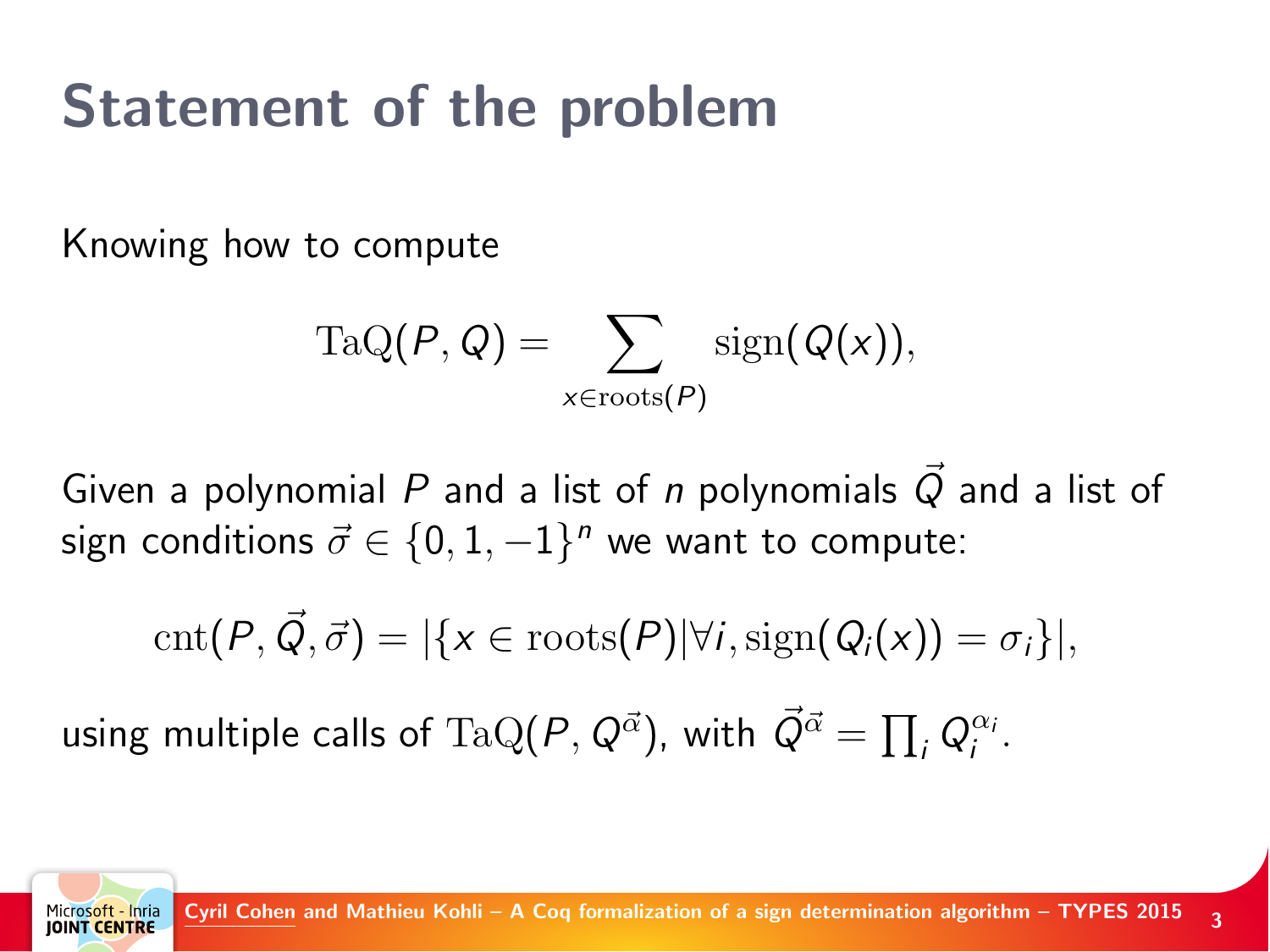#### Naive solution (Algorithms in real algebraic geometry, Basu, Pollack, Roy)

**Trivially** 

$$
(\mathrm{T}(1) \quad \mathrm{T}(Q) \quad \mathrm{T}(Q^2)) = (\mathrm{C}(Q,0) \quad \mathrm{C}(Q,+1) \quad \mathrm{C}(Q,-1)) \cdot \begin{pmatrix} 1 & 0 & 0 \\ 1 & 1 & 1 \\ 1 & -1 & 1 \end{pmatrix}.
$$

More generally,

$$
\left(\mathrm{TaQ}(P, \vec{Q}^{\vec{\alpha}})\right)_{\vec{\alpha} \in \{0,1,2\}^n} = \left(\mathrm{cnt}(P, \vec{Q}, \vec{\sigma})\right)_{\vec{\sigma} \in \{0,1,-1\}^n} \cdot \begin{pmatrix} 1 & 0 & 0 \\ 1 & 1 & 1 \\ 1 & -1 & 1 \end{pmatrix}^{\otimes n}
$$

by induction on  $n$ , with appropriate generalization, cf Cohen, Mahboubi, LMCS 2012.

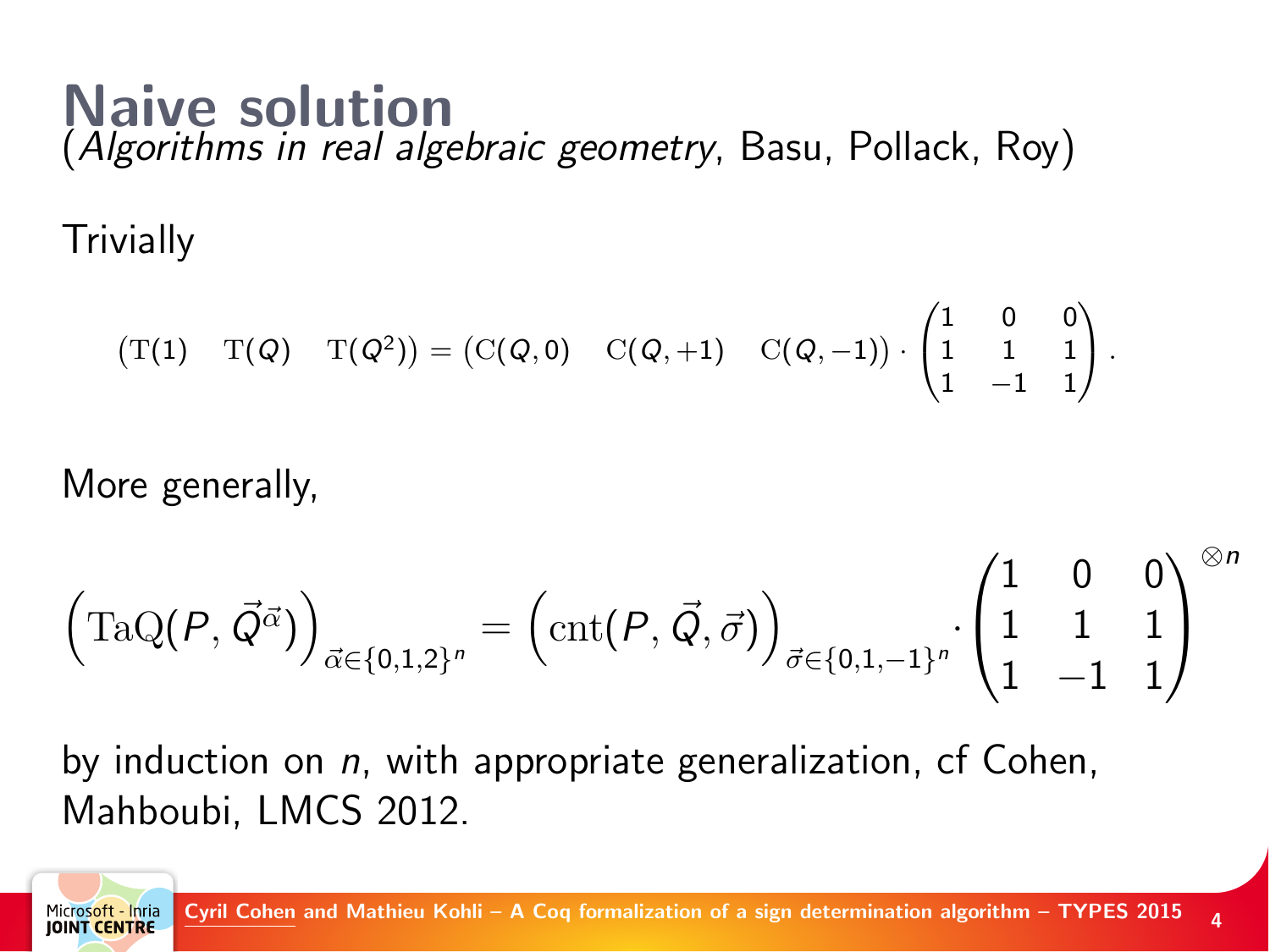### Efficiency issues

Given a polynomial P and a list of n polynomials  $\vec{Q}$  and a list of sign conditions  $\vec{\sigma} \in \{0,1,-1\}^n$  we want to compute:

$$
cnt(P, \vec{Q}, \vec{\sigma}) = |\{x \in roots(P)| \forall i, sign(Q_i(x)) = \sigma_i\}|,
$$

using multiple calls of  ${\rm TaQ}(P,Q^{\vec{\alpha}})$ , with  $\vec{Q}^{\vec{\alpha}} = \prod_i Q_i^{\alpha_i},$  but:

- not too many calls, i.e. using only a small subset A of  ${0, 1, 2}^n$
- with small products (i.e.  $|\{i|\alpha_i \neq 0\}|$  as small as possible for each  $\alpha \in A$ .

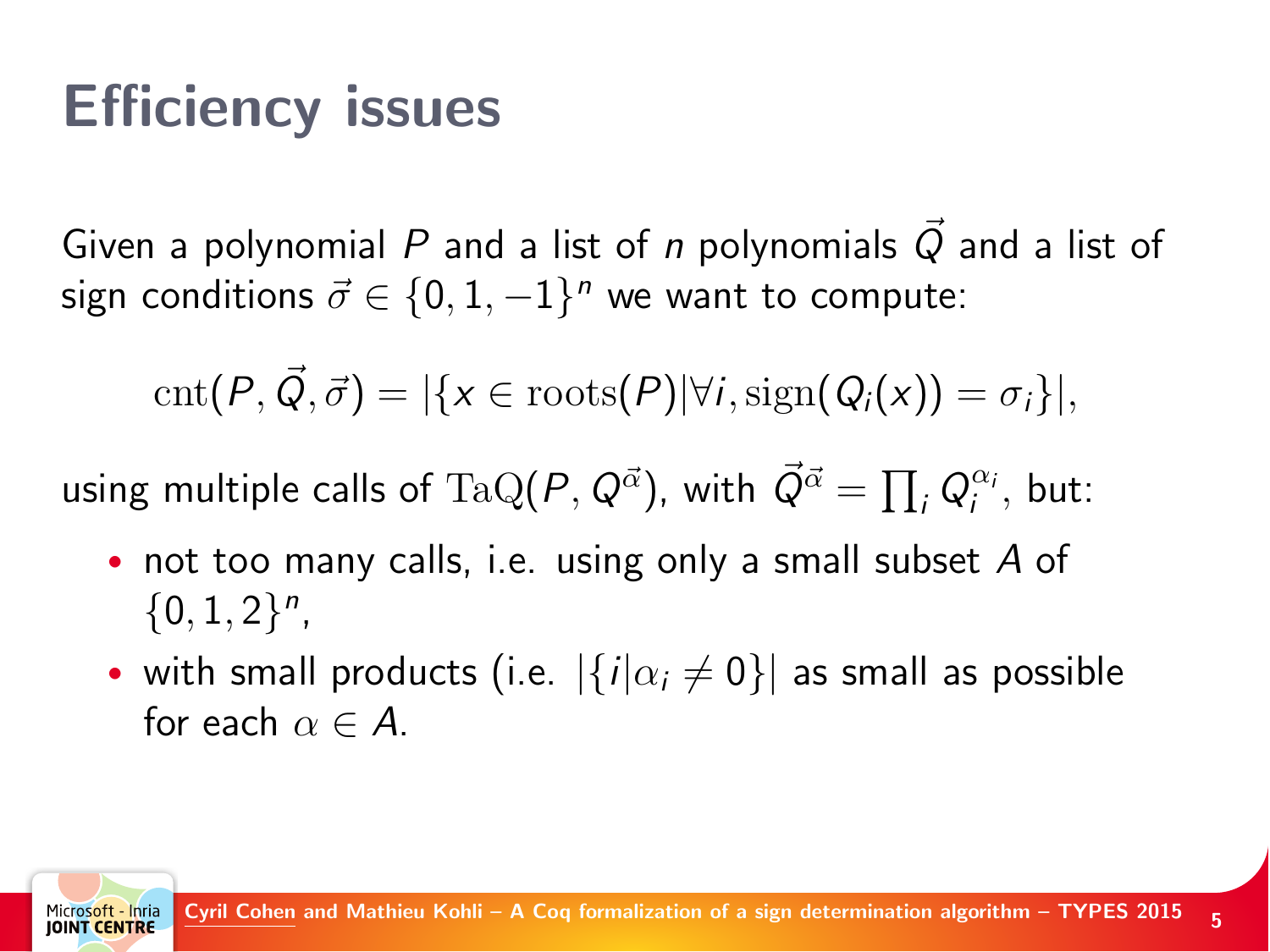### Non empty sign conditions

(Algorithms in real algebraic geometry, Basu, Pollack, Roy)

Since

$$
\mathrm{cnt}(P, \vec{Q}, \vec{\sigma}) = |\{x \in \mathrm{roots}(P)| \forall i, \mathrm{sign}(Q_i(x)) = \sigma_i\}|,
$$

We have

$$
\sum_{\vec{\sigma} \in \{0,1,-1\}^n} \operatorname{cnt}(P, \vec{Q}, \vec{\sigma}) \le \deg P
$$

Hence, at most deg P sign conditions  $\vec{\sigma}$  are non empty. Let's call them Σ.

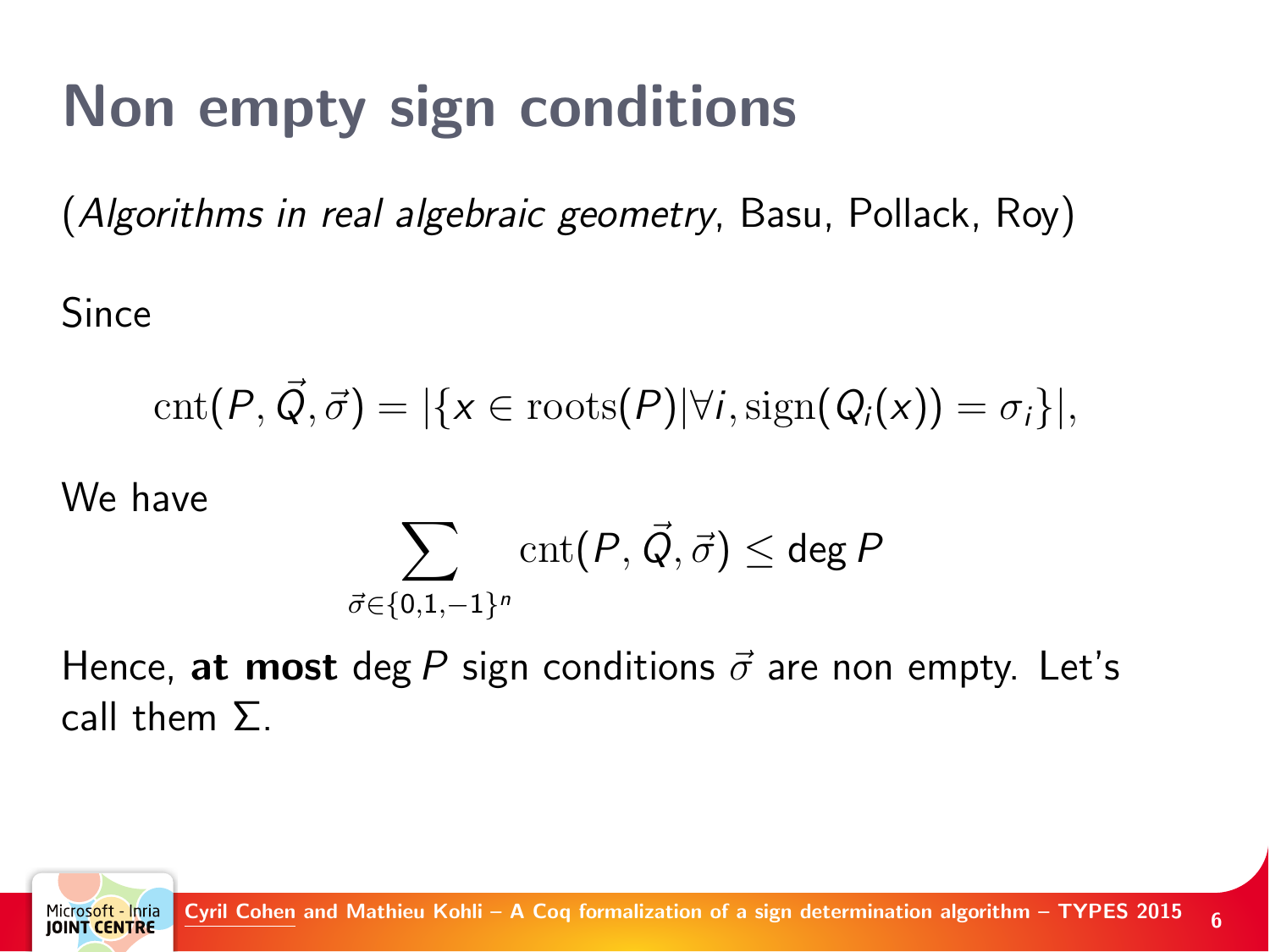# Reduction of the system<br>(Algorithms in real algebraic geometry, Basu, Pollack, Roy)

We have

$$
\left(\mathrm{TaQ}(P, \vec{Q}^{\vec{\alpha}})\right)_{\vec{\alpha} \in \mathrm{Ada}(\Sigma)} = \left(\mathrm{cnt}(P, \vec{Q}, \vec{\sigma})\right)_{\vec{\sigma} \in \Sigma} \cdot M(\Sigma, \mathrm{Ada}(\Sigma))
$$

where

- $\text{Ada}(\Sigma)$  is a subset of  $\{0, 1, 2\}$ <sup>n</sup> which depends only on  $\Sigma$ ,
- $\text{Ada}(\Sigma)$  has small products, i.e. for all  $\alpha \in \text{Ada}(\Sigma)$ .

 $|\{i|\alpha_i \neq 0\}| < \log |\Sigma|$ 

- $M(\Sigma, A)$  is a submatrix of the tensor product, which depends only on  $\Sigma$  and A. More precisely  $M(\Sigma, A)_{\vec{\sigma} \cdot \vec{\sigma}} = \vec{\sigma}^{\vec{\alpha}}$
- $M(\Sigma, \text{Ada}(\Sigma))$  is invertible (in particular  $|\Sigma| = |\text{Ada}(\Sigma)|$ )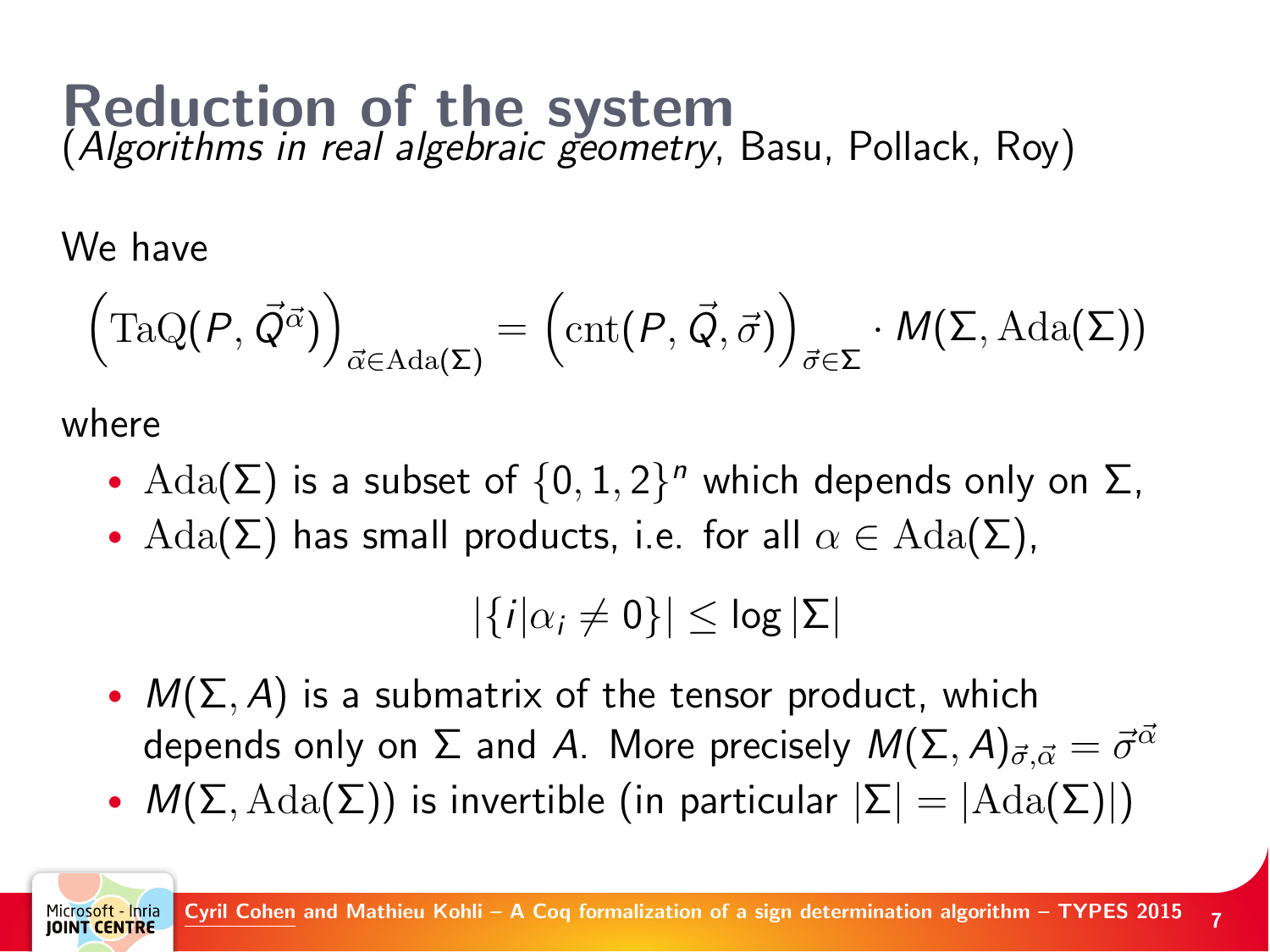# Definition of  $M(\Sigma, A)$

We have:

Microsoft - Inria **IOINT CENTRE** 

$$
M(\Sigma,A)_{\vec\sigma,\vec\alpha}=\vec\sigma^{\vec\alpha}
$$

We represent it using encodings between a set s and the finite type  $Y_{1}$  =  $|S|$  of the same cardinality as s. Definition sign  $(i : 'I_3)$  : int := match val i with  $0 \Rightarrow 0\%R$  | 1 => 1%R | => -1%R end. Definition expo  $(i : 'I_3)$  : nat := match val i with  $0 \Rightarrow 0$ %N | 1 => 1%N | => 2%N end. Definition mat\_coef n (i :  $'I_3 \nightharpoonup n$ ) (j :  $'I_3 \nightharpoonup n$ ) :=  $(\prod k (sign (i k)) ^+ (expo (j k)))$ . Definition mat n (s : {set 'I 3 ^ n}) (a : {set 'I 3 ^ n}) :  $M[\text{rat}]_{\{||s||, ||h||} := \mathrm{atri}_{\} \mathtt{mod} \mathtt{if}$ . Definition adapted n (s : {set 'I\_3 ^ n}) (a : {set 'I\_3 ^ n}) :=  $(\#|s| == #|a|)$  && row\_free (mat s a).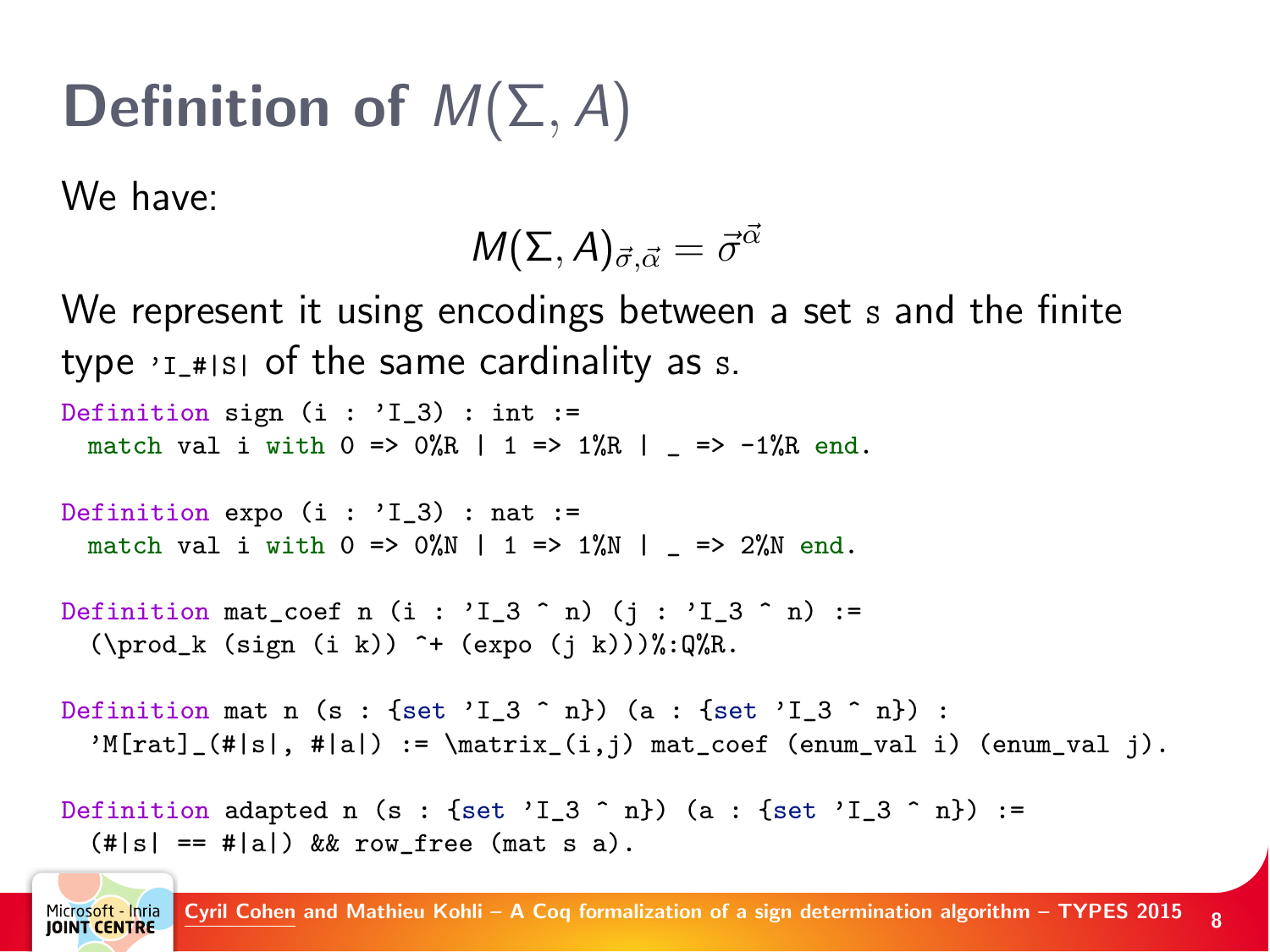### Extension and restriction

Given  $\vec{\sigma} \in \{0,1,-1\}^{n+1}$  one can take the restriction  $\vec{\sigma}'$  by taking out the last component:

Definition restrict n X (b : X  $^{\circ}$  n.+1) : X  $^{\circ}$  n :=  $[$ ffun i => b  $($ lift ord max i $)$ ].

Given  $\vec{\sigma} \in \{0, 1, -1\}^n$  and  $x \in \{0, 1, -1\}$ , one can form the extension  $(\sigma,x)\in\{0,1,-1\}^{n+1}$ :

Definition extelt n X  $(x : X)$   $(s : X \cap n) : X \cap n.+1 :=$ [ffun i => if unlift ord\_max i is Some j then s j else x].

Given  $\Sigma \subset \{0, 1, -1\}^n$  and  $x \in \{0, 1, -1\}$ , one can form the extension  $(\Sigma, x) \subset \{0, 1, -1\}^{n+1}$ :

Definition extset n X  $(x : X)$  (S : {set X ^ n}) : {set X ^ n.+1} := [set extelt x s | s in S].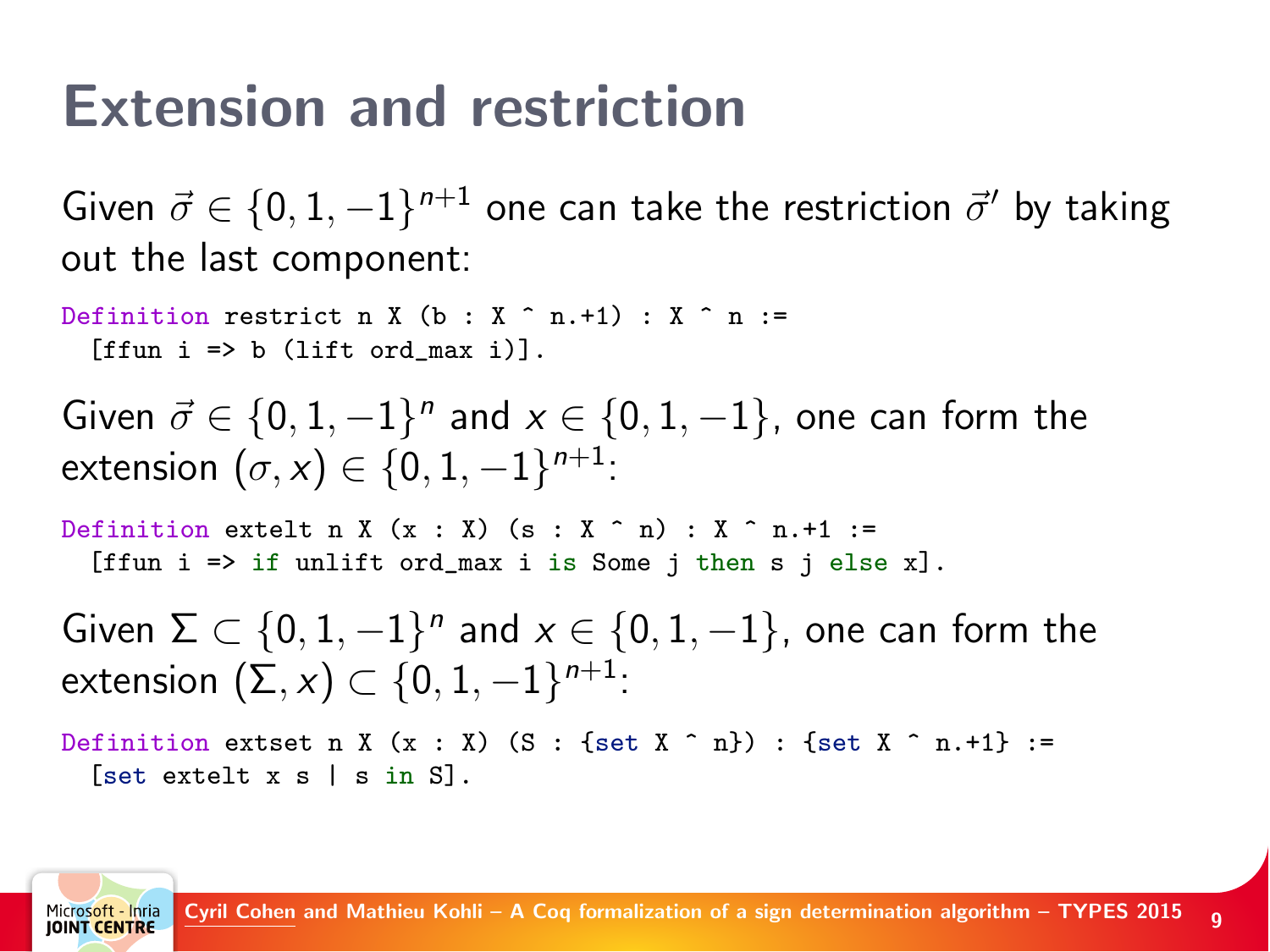#### **Extensions**

Given  $\Sigma\subset\{0,1,-1\}^{n+1}$  and a number  $m$ , one can form the set  $\Xi_m$  of restrictions of  $\Sigma$  which have at least m different extensions in Σ

```
Definition Xi n X (S : {set X \hat{ } n.+1}) (m : nat) :=
 [set s : X \cap I | [exists E : {set X}, (#|E| == m)
                 && [forall x in E, extelt x s \in S]]].
```
Given  $\Sigma \subset \{0,1,-1\}^n$  and an elements  $\vec{\sigma}$ , one can form the set of all possible extensions in  $\Sigma$ .

```
Definition exts X n (S : {set X \hat{ } n.+1}) (s : X \hat{ } n) :=
 [set (x : X \cap n,+1) ord max | x in S & restrict x == s].
```

```
Lemma card_extsP (X : finType) n (S : {set X ^ n.+1}) (s : X ^ n) m :
 (s \in X \text{ is } S \text{ m}) = (m \leq 2) # | exts S s| ).
```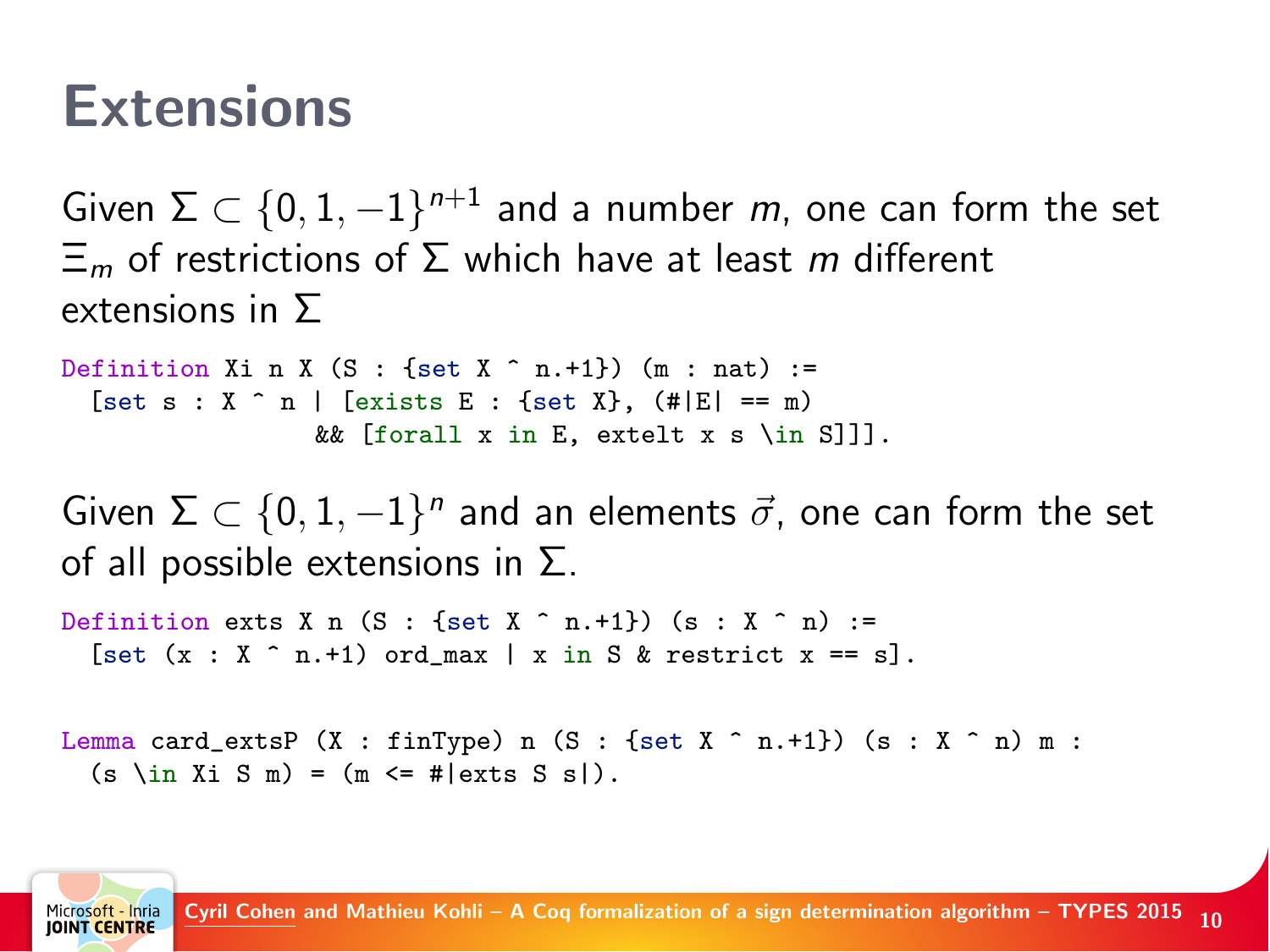#### Adapted family

The adapted family  $\text{Ada}(\Sigma)$  is defined recursively as the disjoint union of  $(\Xi_1, 0)$ ,  $(\Xi_2, 1)$  and  $(\Xi_3, 2)$ . Fixpoint adapt n  $(S : {set 'I_3 \cap n}) : {set 'I_3 \cap n}$  := match n return {set 'I\_3 ^ n} -> {set 'I\_3 ^ n} with  $| 0 \Rightarrow$  fun  $S \Rightarrow S$  $| n'.+1 => fun S => \bigcup_{i : 'I_3} \text{.} \text{ (adapt (Xi S i.+1))}$ end S.

We prove the union is disjoint:

```
Lemma partition_adapt n (S : {set 'I_3 \cap n.+1}) :
partition [set extset i (adapt (Xi S (i : 'I_3).+1))
           | i in 'I_3 & Xi S i.+1 != set0] (adapt S).
```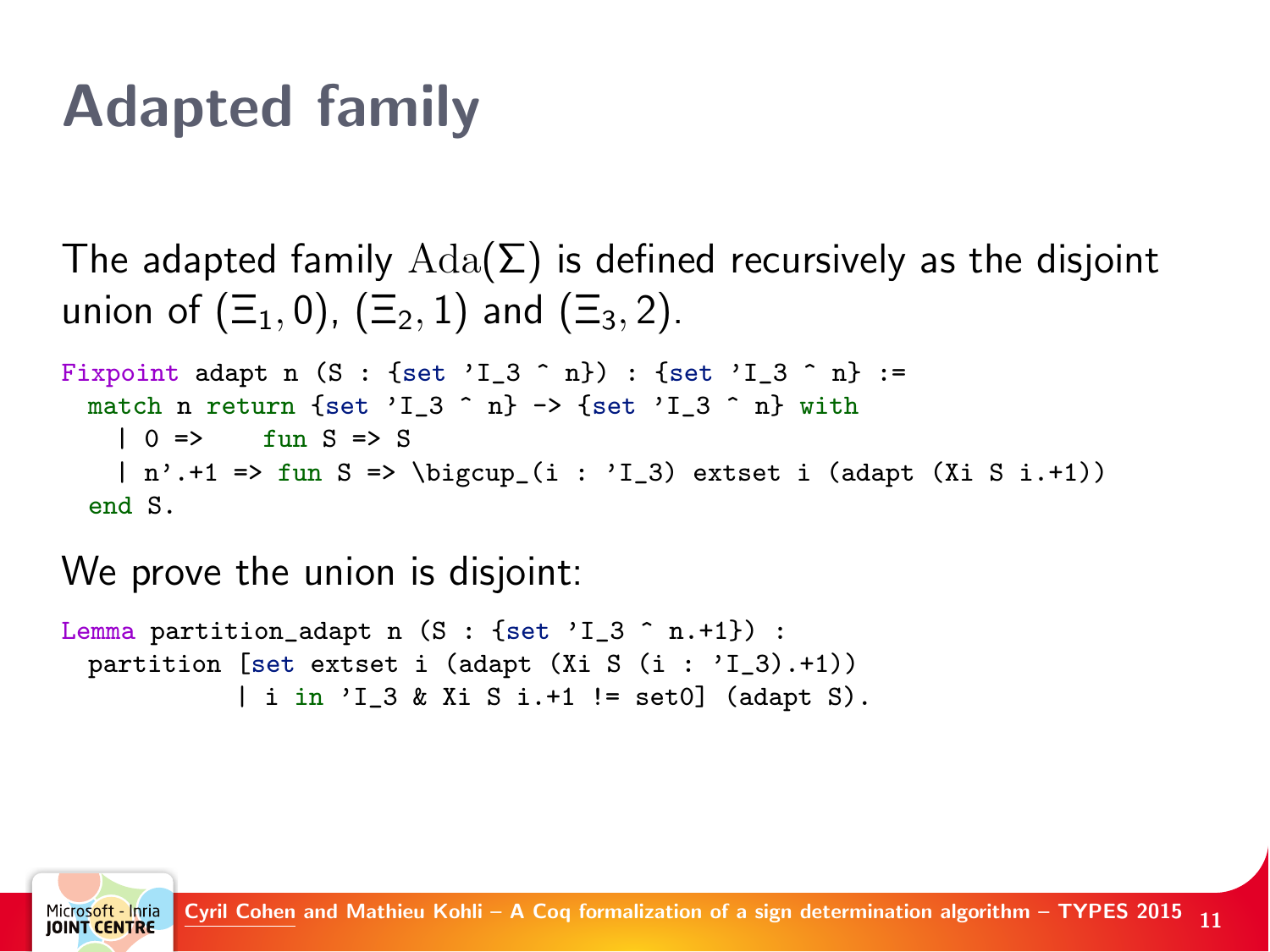#### Intermediate results

```
Lemma Xi_monotonic n (X : finType) (S S' : {set X \hat{ } n.+1}) m :
S \subset S' -> Xi S m \subset Xi S' m.
```

```
Lemma leq_Xi n (X : finType) (S : {set X ^ n . + 1}) :
{homo Xi S : m p / (p <= m)%N >-> m \subset p}.
```

```
Lemma adapt_monotonic n (S S' : {set 'I_3 \cap n}) :
S \subset S' -> adapt S \subset adapt S'.
```

```
Lemma adapt_down_closed n (S : {set 'I_3 \cap n}) (a b : Expos n) :
 (forall i, b i \leq a i)%N -> a \in adapt S -> b \in adapt S.
```

```
Lemma partition_Signs n (S : {set 'I_3 \cap n.+1}) :
partition [set reext S (i : 'I_) | i in 'I_3 & Xi S i.+1 != set0] S.
```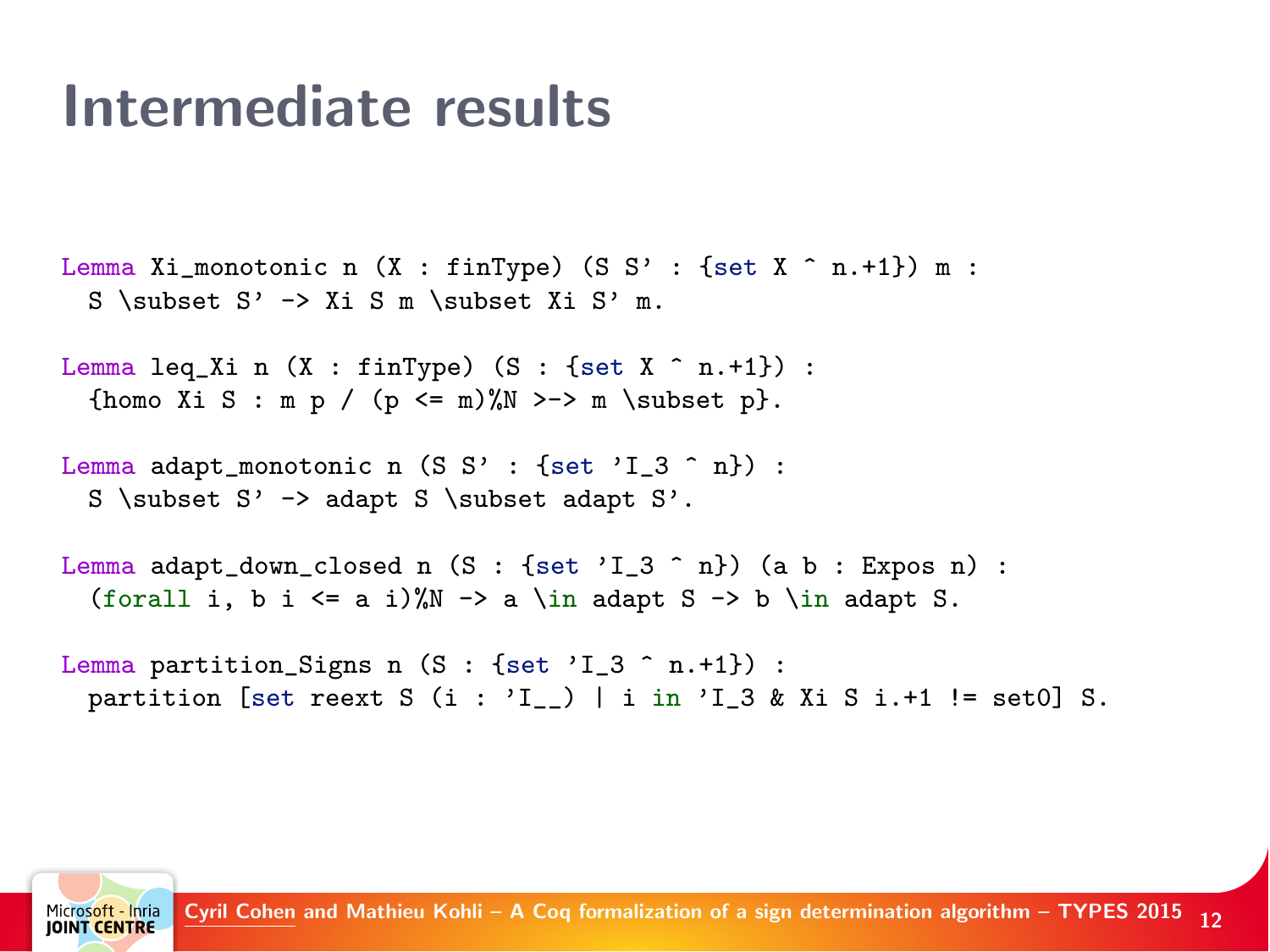## Main proofs

#### Completed:

Lemma prop1084 n  $(S : {set 'I_3 \cap n}) a :$ a \in adapt S -> 2 ^ #|[set i : 'I\_n | a i != 0%R]| <= #|S|.

Lemma card\_adapt n  $(S : {set 'I_3 \cap n}) : #|$ adapt  $S| = #|S|.$ 

#### Ongoing:

Lemma adapt\_adapted n (S : {set 'I\_3 ^ n}) : adapted S (adapt S).

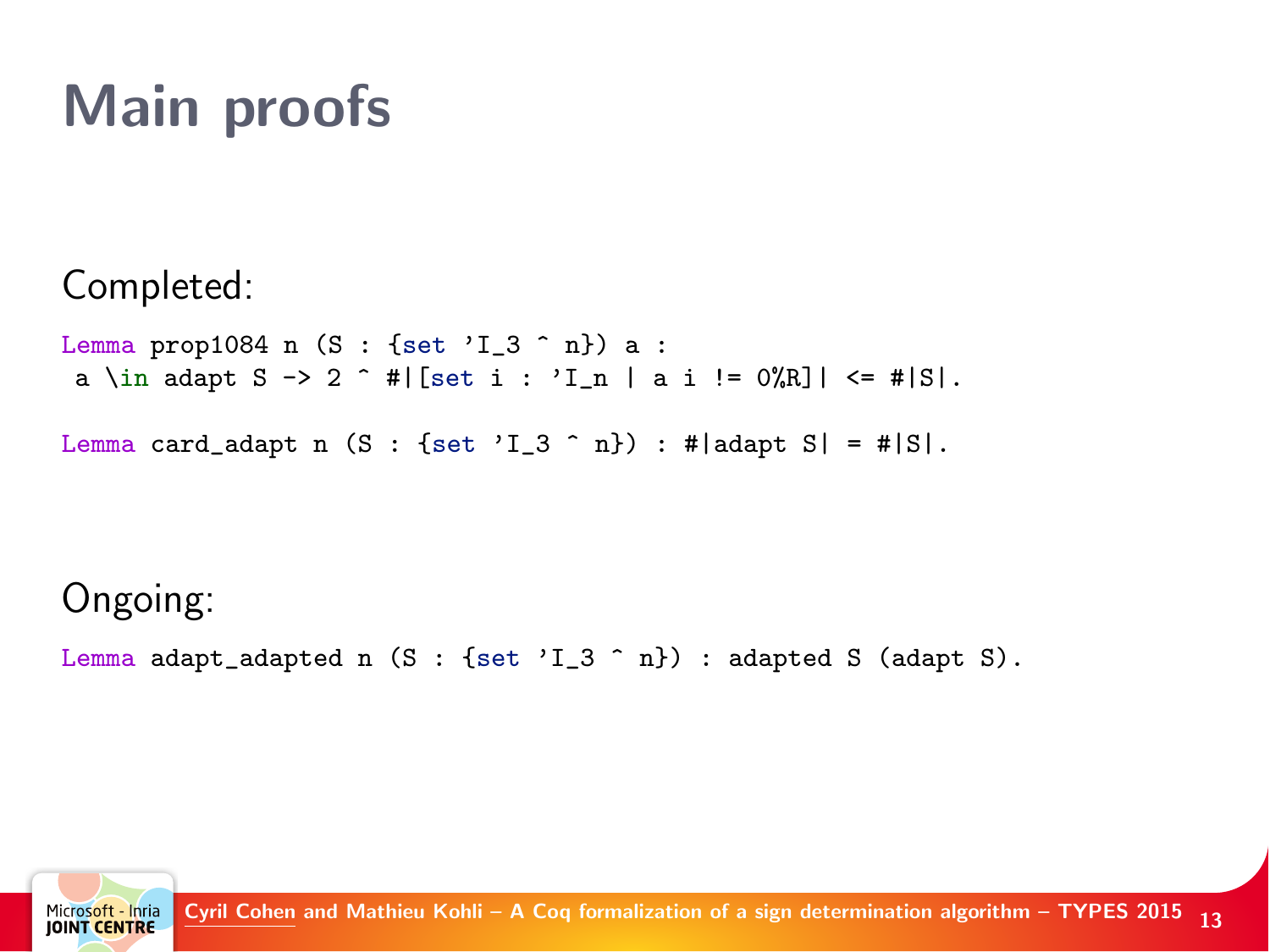## **Difficulties**

Encountered

- A lot of reindexing (kept implicit in the book)
- Many different partitioning of the same set (kept implicit in the book).

Avoided (so far):

- Using matrices with judgmentally different but propositionally identical indexes.
- Set extensionality problems, thanks to finite sets.

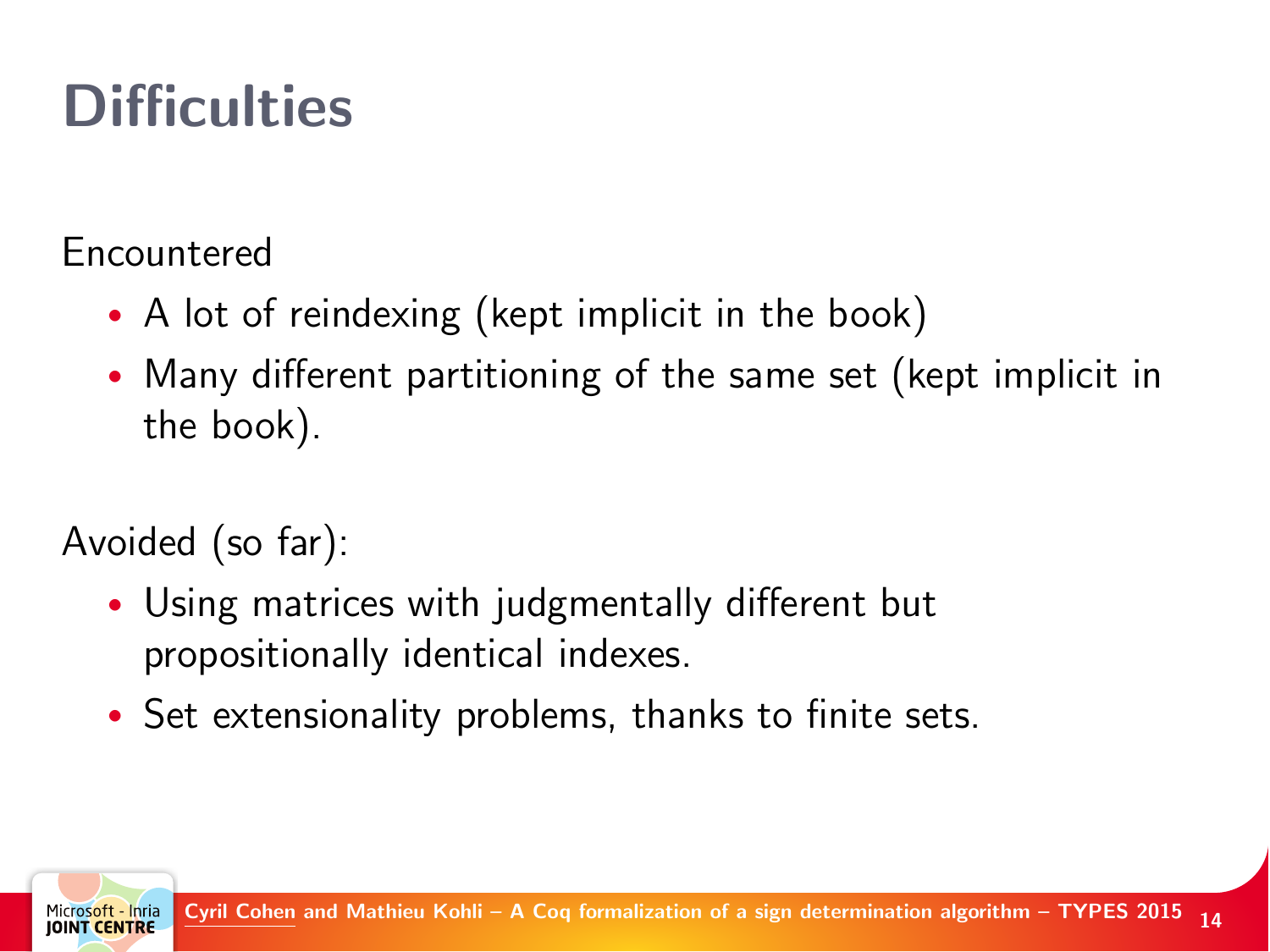### Conclusions

- The new formal proof of prop1084 and the intermediate lemmas was backported to the future revision of the book.
- The new paper proof of adapt\_adapted contains a pseudo-recurrence which was not in the first version.

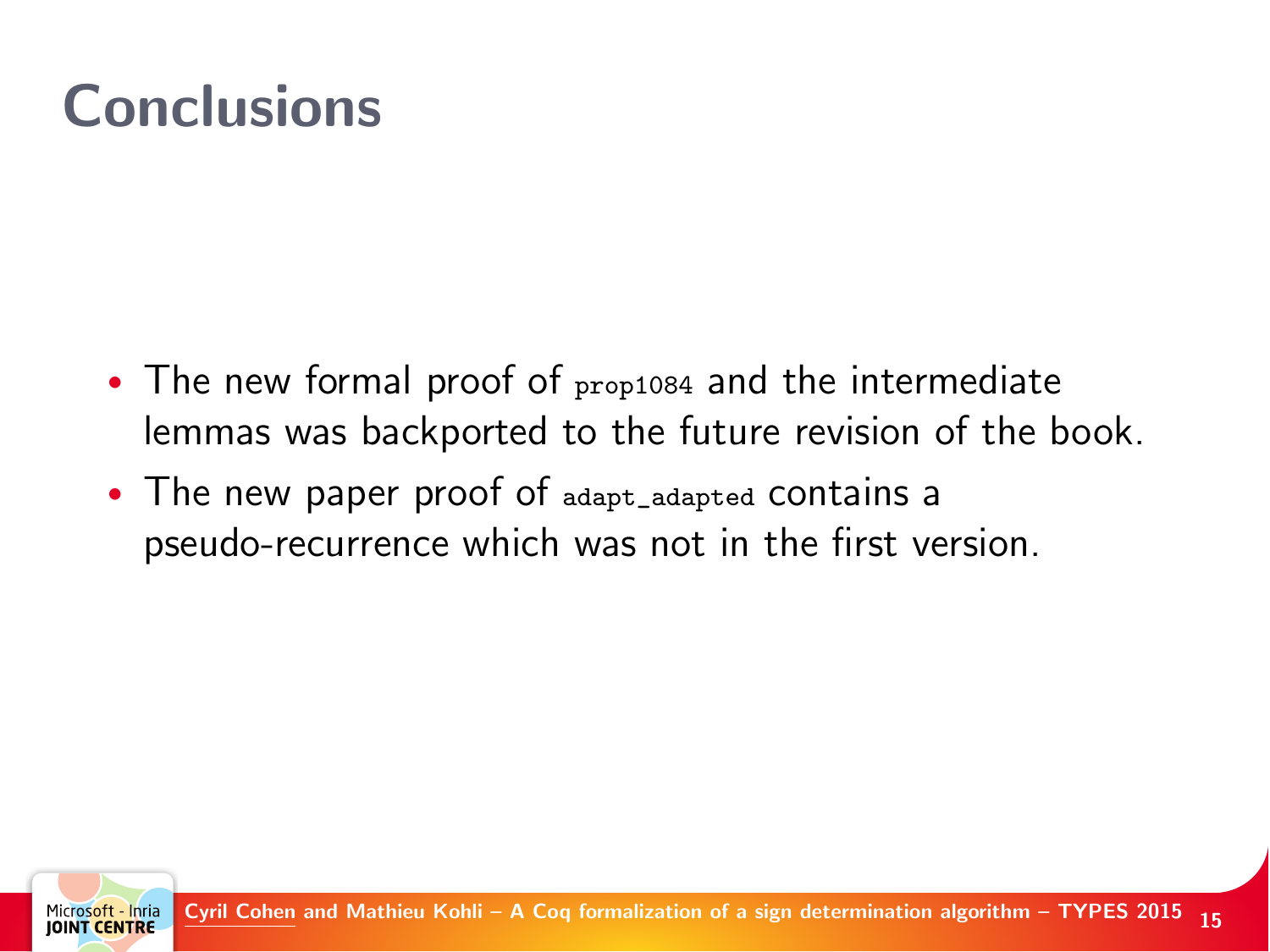We want to prove that all  $\lambda_{\tau}$  are zero.

If  $\sigma \in \text{SIGN}(\mathcal{Q}, Z)_3$ , we denote by  $\sigma_1 <_{\text{lex}} \sigma_2 <_{\text{lex}} \sigma_3$  the sign conditions of  $SIGN(\mathcal{P}, Z)$  extending  $\sigma$ .

Similarly, if  $\sigma \in \text{SIGN}(\mathcal{Q}, Z)_2 \backslash \text{SIGN}(\mathcal{Q}, Z)_3$ , we denote by

 $\sigma_1$   $\leq_{\text{lev}}$   $\sigma_2$ 

the sign conditions of  $SIGN(\mathcal{P}, Z)$  extending  $\sigma$ .

Finally if  $\sigma \in \text{SIGN}(\mathcal{Q}, Z) \setminus \text{SIGN}(\mathcal{Q}, Z)$ , we denote by  $\sigma_1$  the sign condition of SIGN( $P, Z$ ) extending  $\sigma$ .

Since by induction hypothesis, the matrix

$$
Mat(Ada(Q, Z), SIGN(Q, Z))
$$

is invertible.

 $\lambda_{\sigma} = 0$ , for  $\sigma \in \text{SIGN}(\mathcal{Q}, Z) \setminus \text{SIGN}(\mathcal{Q}, Z)_2$ ,  $\lambda_{\sigma_1} + \lambda_{\sigma_2} = 0$ , for  $\sigma \in \text{SIGN}(\mathcal{Q}, Z)_2 \setminus \text{SIGN}(\mathcal{Q}, Z)_3$ ,  $\lambda_{\sigma_1} + \lambda_{\sigma_2} + \lambda_{\sigma_3} = 0$ , for  $\sigma \in \text{SIGN}(\mathcal{Q}, Z)_3$ .

Thus  $\lambda_{\sigma_1} = 0$  for every  $\sigma \in \text{SIGN}(\mathcal{Q}, Z) \setminus \text{SIGN}(\mathcal{Q}, Z)_2$ .

Using again the induction hypothesis, the matrix

$$
Mat(Ada(Q, Z_2), SIGN(Q, Z_2))
$$

is invertible, so

$$
\begin{aligned} &\sigma_1(P)\,\lambda_{\sigma_1}-\sigma_2(P)\,\lambda_{\sigma_2}\!=\!0, \quad \text{for } \sigma \in \text{SIGN}(\mathcal{Q}, Z)_2 \setminus \text{SIGN}(\mathcal{Q}, Z)_3, \\ &\lambda_{\sigma_2}-\lambda_{\sigma_3}\!=\!0, \quad \text{for } \sigma \in \text{SIGN}(\mathcal{Q}, Z)_3. \end{aligned}
$$

Thus  $\lambda_{\sigma_1} = \lambda_{\sigma_2} = 0$ , for every  $\sigma \in \text{SIGN}(\mathcal{Q}, Z)_2 \backslash \text{SIGN}(\mathcal{Q}, Z)_3$ .

Finally, using once more the induction hypothesis, the matrix

$$
Mat(Ada(Q, Z_3), SIGN(Q, Z_3))
$$

...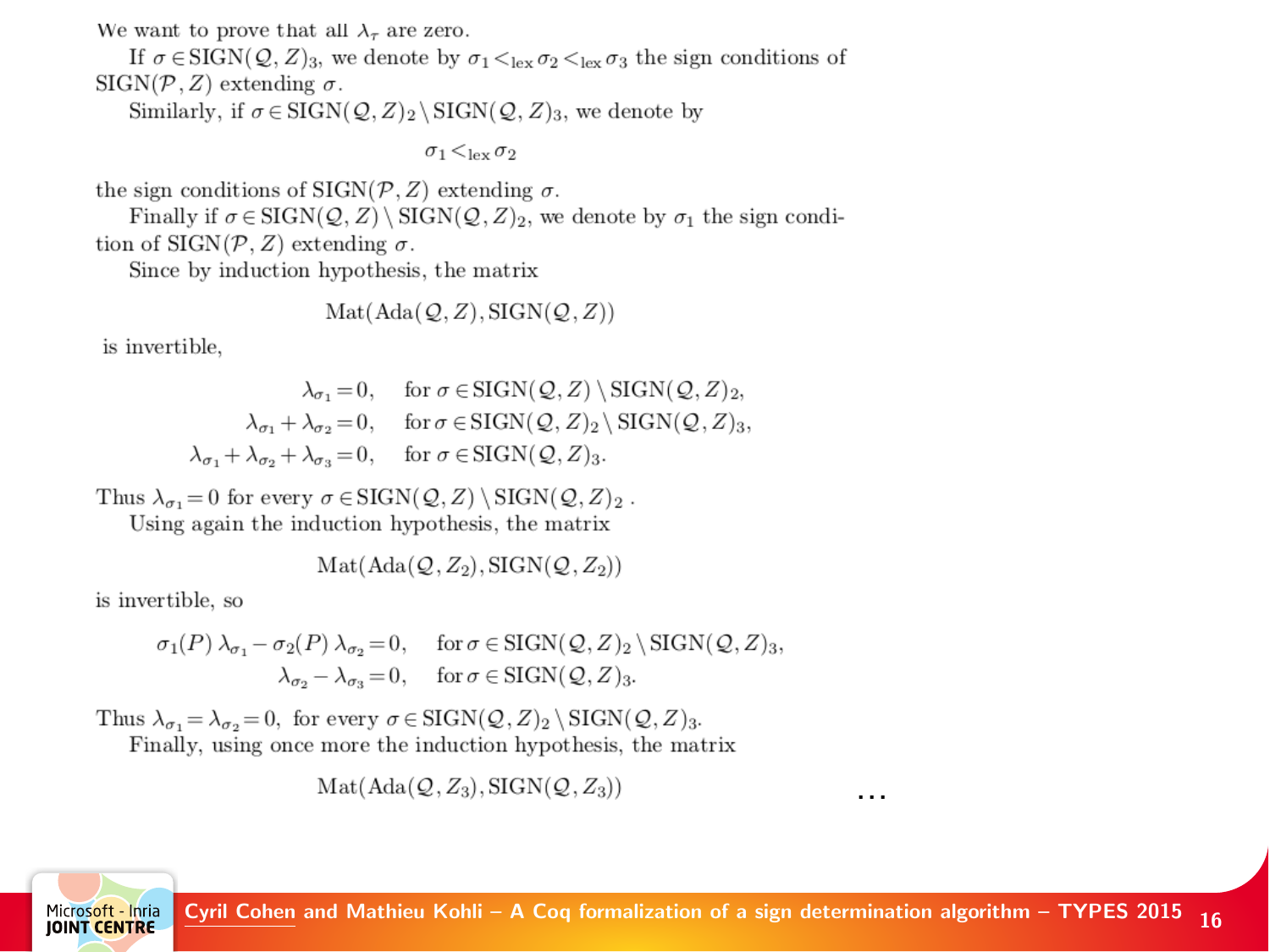i) We prove the statement in the special case when  $\mathcal{Z}^{(0)} = \mathcal{Z}^{(2)}$ . The statement is clear since  $\text{Mat}(\text{Ada}(\Sigma), \Sigma)$  is the tensor product of  $\text{Mat}(\text{Ada}(\Xi^{(2)}), \Xi^{(2)})$ bv

$$
\begin{bmatrix} 1 & 1 & 1 \\ 0 & 1 & -1 \\ 0 & 1 & 1 \end{bmatrix},
$$

and is invertible, because  $\text{Mat}(\text{Ada}(\mathcal{Z}^{(2)}), \mathcal{Z}^{(2)})$  is.

ii) We now prove the statement in the special case when  $\mathcal{E}^{(0)} = \mathcal{E}^{(1)}$ . We first prove that all  $\lambda_{\tau}$  for  $\tau$  having a restriction to  $\mathcal{Z}^{(1)} \setminus \mathcal{Z}^{(2)}$  are zero. Indeed, using that  $Mat(Ada(\mathcal{Z}^{(1)}), \mathcal{Z}^{(1)})$  is invertible

(a)  $\lambda_{\sigma_1} + \lambda_{\sigma_2} = 0$  and  $\sigma_1(P_i)\lambda_{\sigma_1} + \sigma_2(P_i)\lambda_{\sigma_2} = 0$ , for every  $\sigma \in \Xi^{(1)} \setminus \Xi^{(2)}$ , (b)  $\lambda_{\sigma_1} + \lambda_{\sigma_2} + \lambda_{\sigma_3} = 0$  and  $\lambda_{\sigma_2} - \lambda_{\sigma_3} = 0$ , for every  $\sigma \in \Xi^{(2)}$ .

We conclude by i), removing from  $\Sigma$  the elements having a restriction in  $E^{(1)} \setminus E^{(2)}$ .

iii) We finally prove the statement for a general  $\mathcal{Z}^{(0)}$ . We want to prove that all  $\lambda_{\tau}$  are zero. We first prove that all  $\lambda_{\tau}$  for  $\tau$  having a restriction in  $\Xi^{(0)} \setminus \Xi^{(1)}$  are zero. Indeed, using that  $\text{Mat}(\text{Ada}(\Xi^{(0)}), \Xi^{(0)})$  is invertible,

(a)  $\lambda_{\sigma_1} = 0$ , for every  $\sigma \in \Xi^{(0)} \setminus \Xi^{(1)}$ , (b)  $\lambda_{\sigma_1} + \lambda_{\sigma_2} = 0$ , for every  $\sigma \in \Xi^{(2)} \setminus \Xi^{(1)}$ , (c)  $\lambda_{\sigma_1} + \lambda_{\sigma_2} + \lambda_{\sigma_3} = 0$ , for every  $\sigma \in \Xi^{(2)}$ .

soft - Inria **IOINT CENTRE** 

We conclude by ii), removing from  $\Sigma$  the elements having a restriction in  $\Xi^{(0)}\setminus \Xi^{(1)}$ .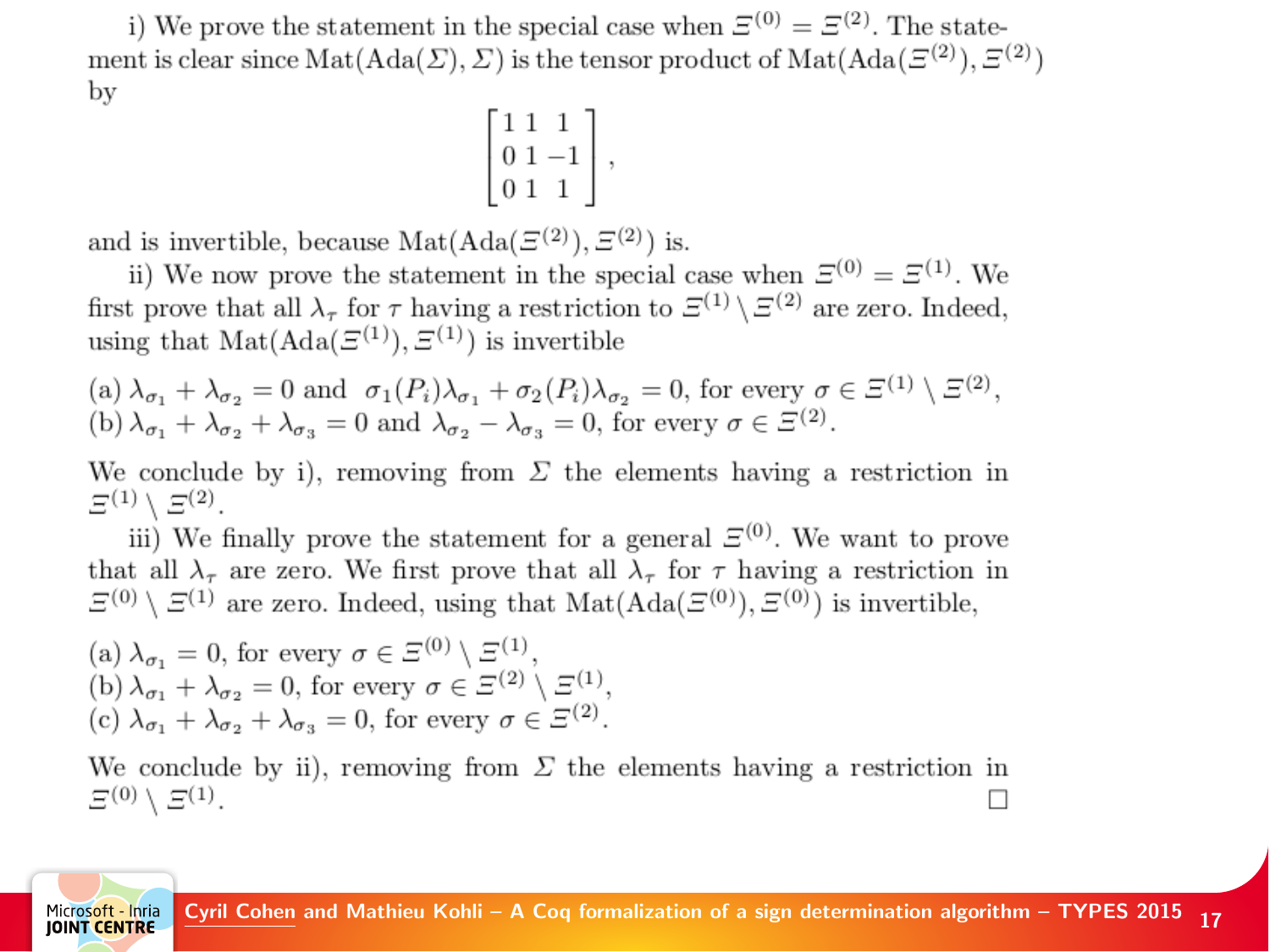### Future work

- Finish adapt\_adapted
- Reintegration into the previous development.
- Efficient computation using refinements.